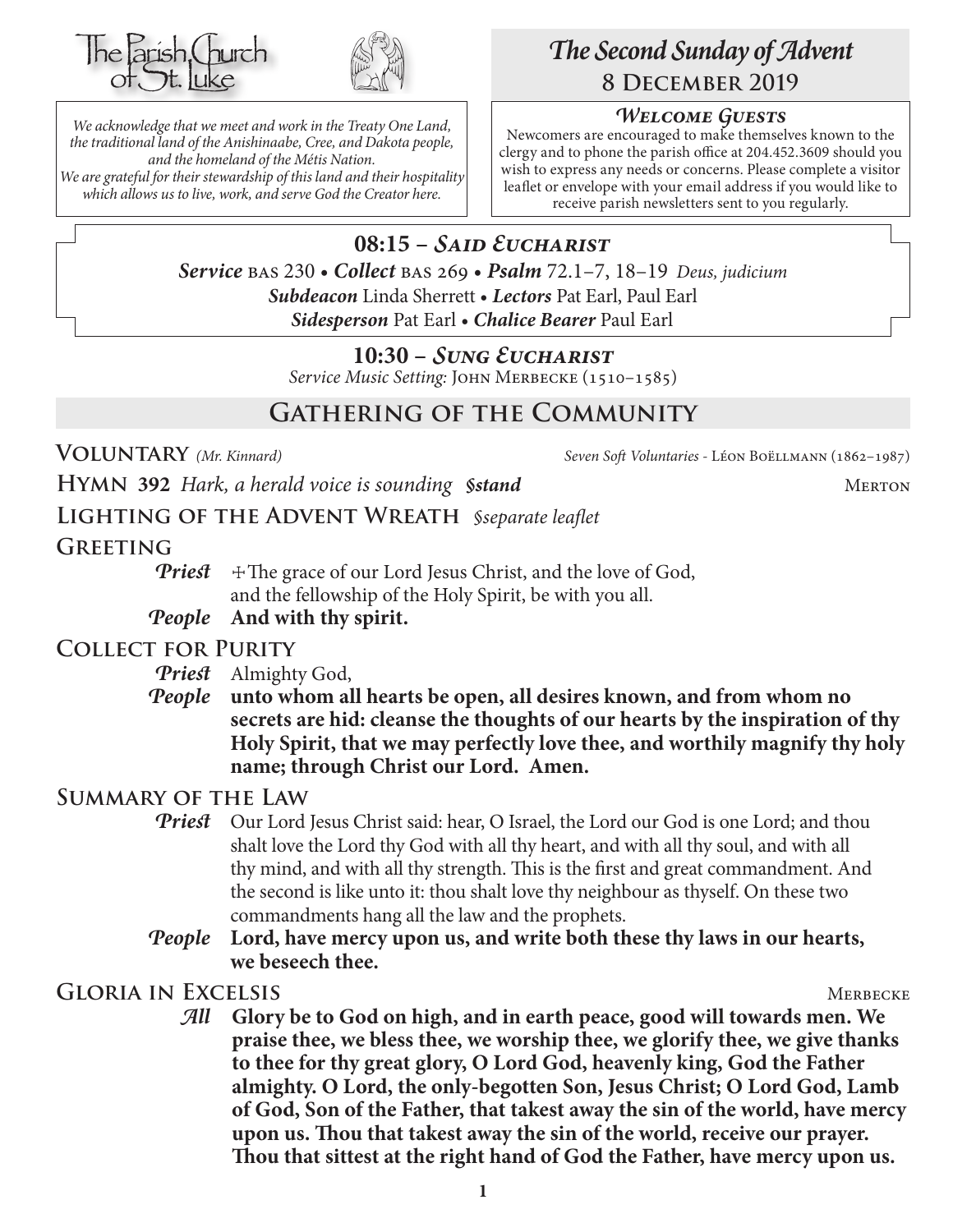## **For thou only art holy; thou only art the Lord; thou only, O Christ, with the Holy Ghost, art most high in the glory of God the Father. Amen.**

## **Collect of the Day** *Second Sunday of Advent*

*Priest* Almighty God, who sent your servant John the Baptist to prepare your people to welcome the Messiah, inspire us, the ministers and stewards of your truth, to turn our disobedient hearts to you, that when the Christ shall come again to be our judge, we may stand with confidence before his glory; who is alive and reigns with you and the Holy Spirit, one God, now and for ever.*Amen.*

# **Proclamation of the Word**

## **First Lesson** *Isaiah 11.1–10 §sit Lector* A Reading from the Book of Isaiah.

A shoot shall come out from the stump of Jesse, and<br>
a branch shall grow out of his roots. <sup>2</sup>The spirit of the Lord shall rest on him, the spirit of wisdom and understanding, the spirit of counsel and might, the spirit of knowledge and the fear of the Lord.<sup>3</sup>His delight shall be in the fear of the Lord. He shall not judge by what his eyes see, or decide by what his ears hear; <sup>4</sup>but with righteousness he shall judge the poor, and decide with equity for the meek of the earth; he shall strike the earth with the rod of his mouth, and with the breath of his lips he shall kill the wicked. 5 Righteousness shall be the belt around his waist, and faithfulness the belt around

his loins. 6 The wolf shall live with the lamb, the leopard shall lie down with the kid, the calf and the lion and the fatling together, and a little child shall lead them. 7 The cow and the bear shall graze, their young shall lie down together; and the lion shall eat straw like the ox. 8 The nursing child shall play over the hole of the asp, and the weaned child shall put its hand on the adder's den. <sup>9</sup>They will not hurt or destroy on all my holy mountain; for the earth will be full of the knowledge of the Lord as the waters cover the sea. <sup>10</sup>On that day the root of Jesse shall stand as a signal to the peoples; the nations shall inquire of him, and his dwelling shall be glorious.

℣ The Word of the Lord. ℟ **Thanks be to God.**

**PSALM 72.1–7, 18–19** *Deus, judicium Chant: WILLIAM BOYCE* (1711–1779) *Chant: VILLIAM BOYCE* (1711–1779) Give the King thy judgements, O God **\* and thy righteousness unto the King's son.**<br>
2 Then shall he judge thy people according unto right **\* and defend the poor.**<br>
<sup>2</sup> The mountains also shall heing needs **\* and the little** 

- 
- 3 The mountains also shall bring peace **\* and the little hills righteousness unto the people.**
- 4 He shall keep the simple folk by their right **\***

# **defend the children of the poor, and punish the wrong-doer.**

- 5 They shall fear thee, as long as the sun and moon endureth **\* from one generation to another.**
- 6 He shall come down like the rain into a fleece of wool **\* even as the drops that water the earth.**
- 7 In his time shall the righteous flourish **\***

**yea, and abundance of peace, so long as the moon endureth.**

- 18 Blessed be the Lord God, even the God of Israel **\* which only doeth wondrous things;**
- 19 And blessed be the Name of his majesty for ever **\***

**and all the earth shall be filled with his majesty. Amen, Amen.**

☩**Glory be to the Father, and to the Son, and to the Holy Ghost;**

**As it was in the beginning, in now and ever shall be: world without end. Amen.**

# **Second Lesson** *Romans 15.4–13*

*Lector* A Reading from the Letter of Paul to the Romans.

For whatever was written in former days was written for our instruction, so that by steadfastness and by the approximate  $f$ <sup>th</sup> a satisfying we might have here. the encouragement of the scriptures we might have hope. 5 May the God of steadfastness and encouragement grant you to live in harmony with one another, in accordance with Christ Jesus, <sup>6</sup>so that together you may with one voice glorify the God and Father of our Lord Jesus Christ. 7 Welcome one another, therefore, just as Christ has welcomed you, for the glory of God. 8 For I tell you that Christ has become a servant of the circumcised on behalf of the truth of God in order that he might confirm the promises given to the patriarchs, <sup>9</sup> and in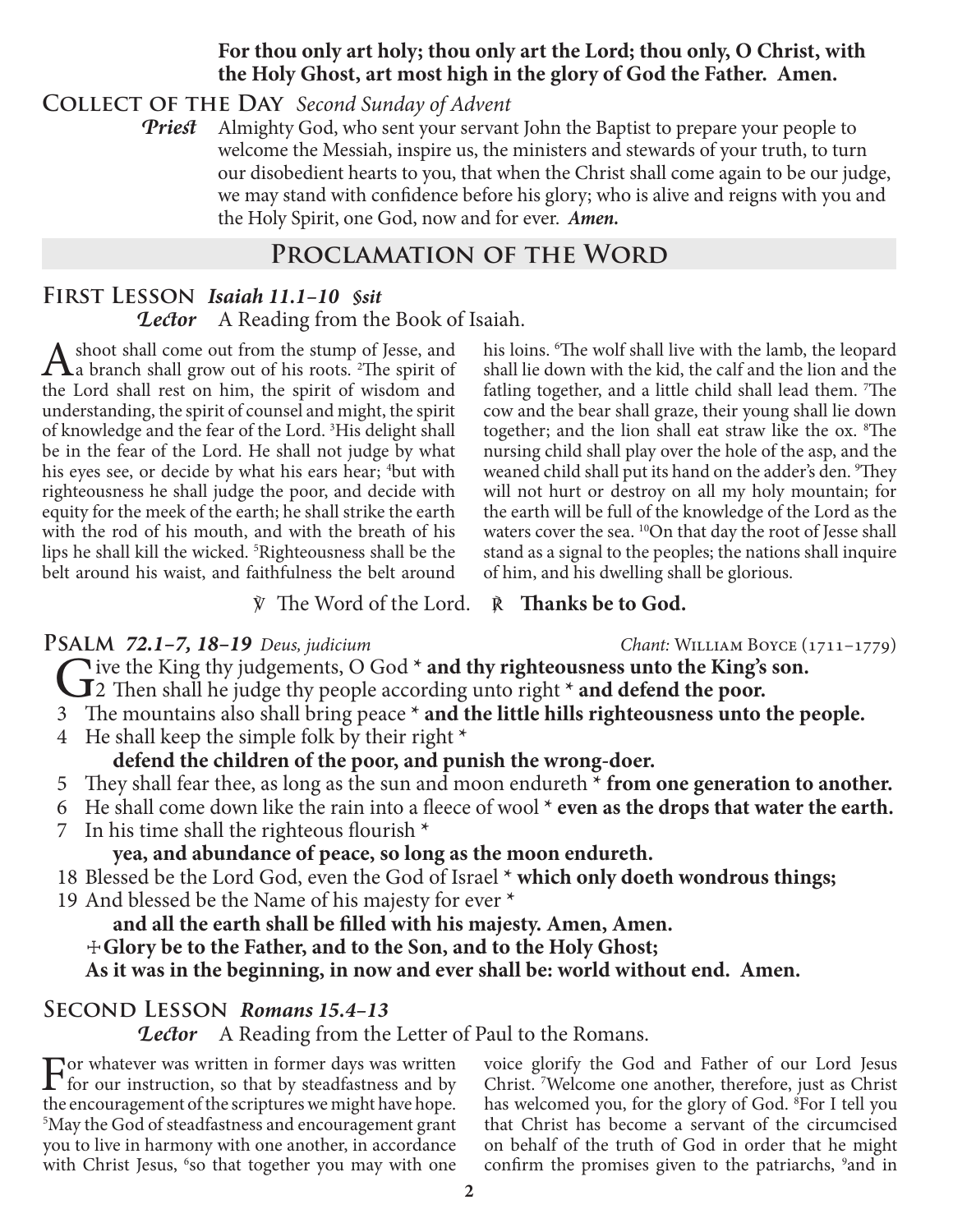order that the Gentiles might glorify God for his mercy. As it is written, "Therefore I will confess you among the Gentiles, and sing praises to your name";  $10$ and again he says, "Rejoice, O Gentiles, with his people"; <sup>11</sup>and again, "Praise the Lord, all you Gentiles, and let all the peoples praise him"; 12and again Isaiah says, "The root of Jesse shall come, the one who rises to rule the Gentiles; in him the Gentiles shall hope." <sup>13</sup>May the God of hope fill you with all joy and peace in believing, so that you may abound in hope by the power of the Holy Spirit.

℣ The Word of the Lord. ℟ **Thanks be to God.**

**GRADUAL HYMN 391** On Jordan's bank *§stand* WINCHESTER NEW

**Gospel** *St. Matthew 3.1–12 §face the Gospel Gospeler* The Lord be with you. *People* **And with thy spirit.**

> ☩☩☩The Holy Gospel of our Lord Jesus Christ according to St. Matthew. **Glory be to thee, O Lord.**

In those days John the Baptist appeared in the wilderness of Judea, proclaiming,  $^{2}$ <sup>a</sup>Repent, for the kingdom of horses has agreed and  $^{2}$ n those days John the Baptist appeared in the kingdom of heaven has come near." <sup>3</sup>This is the one of whom the prophet Isaiah spoke when he said, The voice of one crying out in the wilderness: 'Prepare the way of the Lord, make his paths straight.'" 4 Now John wore clothing of camel's hair with a leather belt around his waist, and his food was locusts and wild honey. <sup>5</sup>Then the people of Jerusalem and all Judea were going out to him, and all the region along the Jordan, <sup>6</sup>and they were baptized by him in the river Jordan, confessing their sins. 7 But when he saw many Pharisees and Sadducees coming for baptism, he said to them, "You brood of vipers! Who warned you to flee from the wrath to come?

8 Bear fruit worthy of repentance. 9 Do not presume to say to yourselves, 'We have Abraham as our ancestor'; for I tell you, God is able from these stones to raise up children to Abraham. 10Even now the ax is lying at the root of the trees; every tree therefore that does not bear good fruit is cut down and thrown into the fire. 11I baptize you with water for repentance, but one who is more powerful than I is coming after me; I am not worthy to carry his sandals. He will baptize you with the Holy Spirit and fire. 12His winnowing fork is in his hand, and he will clear his threshing floor and will gather his wheat into the granary; but the chaff he will burn with unquenchable fire."

℣ The Gospel of Christ. ℟ **Praise be to thee, O Christ.**

#### **Homily** *§sit*

#### **Nicene Creed** *§stand*

*All* **I believe in one God, the Father almighty, maker of heaven and earth, and of all things visible and invisible; And in one Lord Jesus Christ, the onlybegotten Son of God, begotten of the Father before all worlds, God, of God; Light, of Light; very God, of very God; begotten, not made; being of one substance with the Father; through whom all things were made: who for us and for our salvation came down from heaven, and was incarnate by the Holy Ghost of the Virgin Mary, and was made man, and was crucified also for us under Pontius Pilate. He suffered and was buried, and the third day he rose again according to the scriptures, and ascended into heaven, and sitteth on the right hand of the Father. And he shall come again with glory to judge both the quick and the dead: whose kingdom shall have no end. And I believe in the Holy Ghost, the Lord, the giver of life, who proceedeth from the Father and the Son, who with the Father and the Son together is worshipped and glorified, who spake by the prophets. And I believe one, holy, catholic, and apostolic Church. I acknowledge one baptism for the remission of sins.**  $\pm$ **And I look for the resurrection of the dead, and the life of the world to come. Amen.**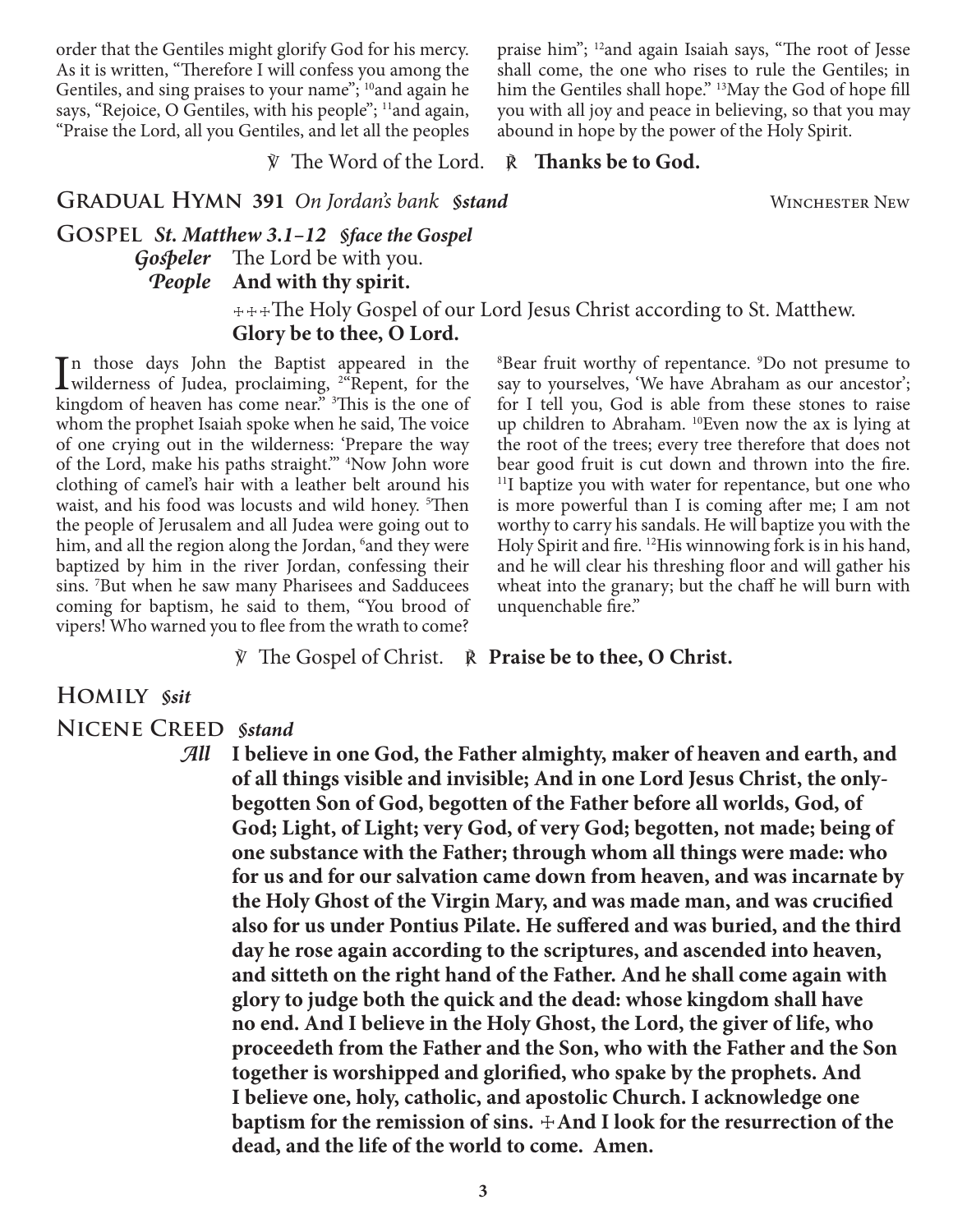## **Prayers of the People** *§stand, sit, or kneel*

# **Confession and Absolution**

*Priest* Let us humbly confess our sins to almighty God.

- *People* **Almighty God, Father of our Lord Jesus Christ, Maker of all things and judge of all people: We acknowledge and confess our manifold sins and wickedness, Which we from time to time most grievously have committed, By thought, word and deed, Against thy divine majesty. We do earnestly repent, and are heartily sorry for these our misdoings. Have mercy upon us, most merciful Father; For thy Son our Lord Jesus Christ's sake, Forgive us all that is past; And grant that we may ever hereafter Serve and please thee In newness of life, To the honour and glory of thy name; Through Jesus Christ our Lord. Amen.**
- *Priest* Almighty God, our heavenly Father, who of his great mercy hath promised forgiveness of sins to all them that with hearty repentance and true faith turn unto him: + have mercy upon you; pardon and deliver you from all your sins; confirm and strengthen you in all goodness; and bring you to everlasting life; through Jesus Christ our Lord.
	- *All* **Amen.**

# **The Peace** *§stand*

*Priest* The peace of the Lord be always with you.

*All* **And with thy spirit.**

# **Celebration of the Eucharist**

# **OFFERTORY HYMN 153** *There's a voice in the wilderness* Ascension

# **Offertory Sentence** *§remain standing*

*Priest* All things come of thee, O Lord.

# *People* **And of thine own have we given thee.**

# **Prayer over the Gifts**

*Priest* God our strength, we are nothing without you. Receive all we offer you this day as you sustain us with your mercy; in the name of Jesus Christ our Lord. *Amen.*

**Great Thanksgiving** *Eucharistic Prayer A - Proper Preface of Advent*

- *Priest* The Lord be with you.
- *People* **And with thy spirit.**

Lift up your hearts.

**We lift them up unto the Lord.**

Let us give thanks unto our Lord God.

# **It is meet and right so to do.**

*Priest* It is very meet, right, and our bounden duty, that we should at all times, and in all places, give thanks unto thee, O Lord, holy Father, almighty, everlasting God, creator and preserver of all things. Through Jesus Christ our Lord, who in the fullness of time came among us in our flesh and opened to us the way of salvation. Now we watch for the day when he will come again in power and great triumph to judge this world; that we, without shame or fear, may rejoice to behold his appearing. Therefore with angels and archangels, and with all the company of heaven, we laud and magnify thy glorious name; evermore praising thee and saying: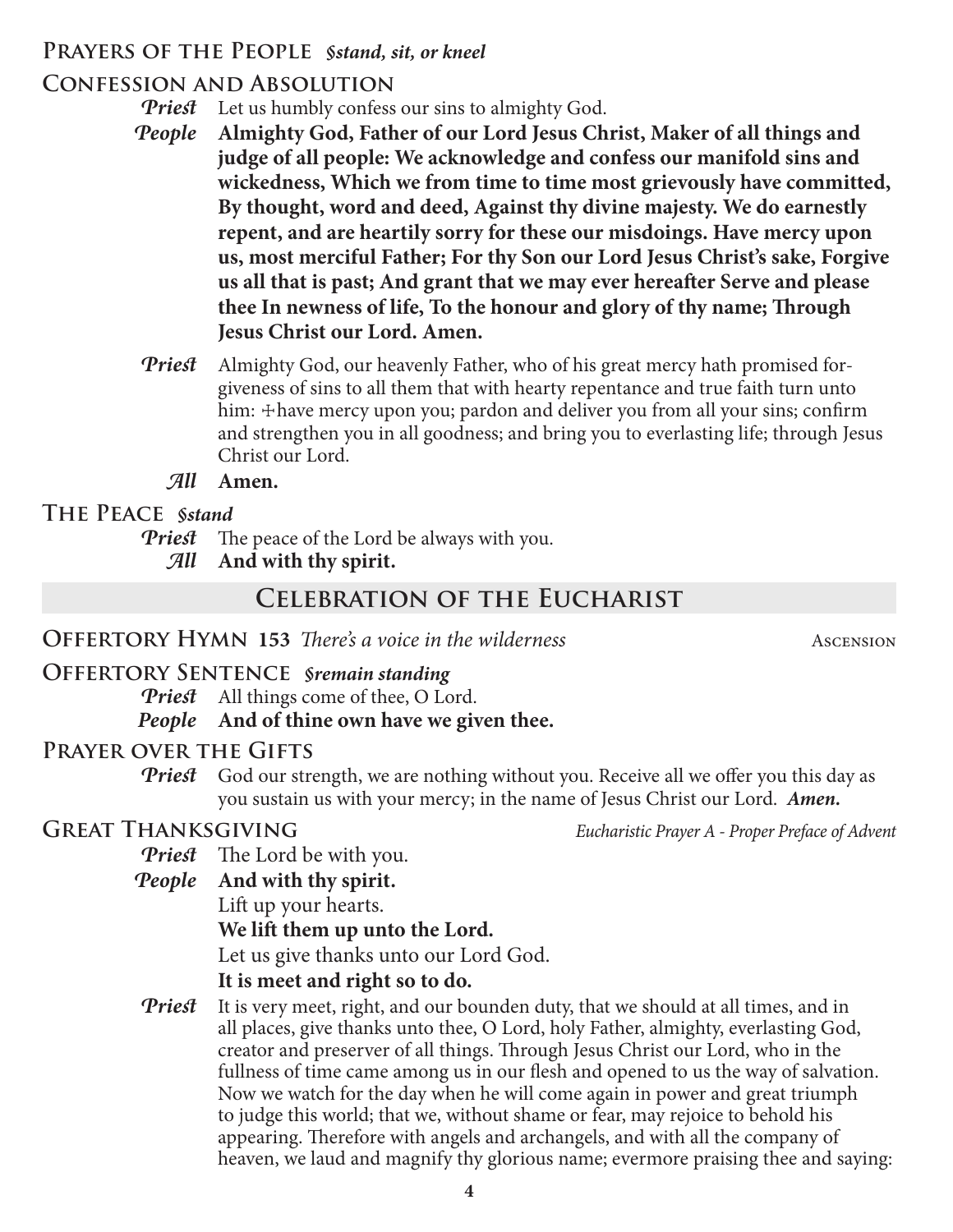## SANCTUS, BENEDICTUS MERBECKE

## *All* **Holy, holy, holy, Lord God of Hosts, heaven and earth are full of thy glory. Glory be to thee, O Lord most high.** ☩**Blessed is he that cometh in the name of the Lord: Hosanna in the highest.** *§kneel or sit*

*Priest* Blessing and glory and thanksgiving be unto thee, almighty God, our heavenly Father, who of thy tender mercy didst give thine only Son Jesus Christ to take our nature upon him, and to suffer death upon the cross for our redemption; who made there, by his one oblation of himself once offered, a full, perfect, and sufficient sacrifice, oblation, and satisfaction, for the sins of the whole world; and did institute, and in his holy Gospel command us to continue, a perpetual memorial of that his precious death, until his coming again. Hear us, O merciful Father, we most humbly beseech thee; and grant that we receiving these thy creatures of bread and wine, according to thy Son our Saviour Jesus Christ's holy institution, in remembrance of his death and passion, may be partakers of his most blessed body and blood; who, in the same night that he was betrayed, took bread; and, when he had given thanks, he brake it; and gave it to his disciples, saying, "Take, eat; this is my body which is given for you: Do this in remembrance of me." Likewise after supper he took the cup; and when he had given thanks, he gave it to them, saying, "Drink ye all, of this; for this is my blood of the new covenant, which is shed for you and for many for the remission of sins: Do this, as oft as ye shall drink it, in remembrance of me." Wherefore, O Father, Lord of heaven and earth, we thy humble servants, with all thy holy Church, remembering the precious death of thy beloved Son, his mighty resurrection, and glorious ascension, and looking for his coming again in glory, do make before thee, in this sacrament of the holy bread of eternal life and the cup of everlasting salvation, the memorial which he hath commanded:

## *All* **We praise thee, we bless thee, we thank thee, and we pray to thee, Lord our God.**

 And we entirely desire thy fatherly goodness mercifully to accept this our sacrifice of praise and thanksgiving, most humbly beseeching thee to grant, that by the merits and death of thy Son Jesus Christ, and through faith in his blood, we and all thy whole Church may obtain remission of our sins, and all other benefits of his passion; And we pray that by the power of thy Holy Spirit, all we who are partakers of this holy communion may be fulfilled with thy grace and heavenly benediction; through Jesus Christ our Lord, by whom and with whom, in the unity of the Holy Spirit, all honour and glory be unto thee, O Father Almighty, world without end. *Amen.*

## **Lord's Prayer**

*Priest* And now, as our Saviour Christ hath taught us, we are bold to say:

*All* **Our Father, who art in heaven, hallowed be thy name, thy kingdom come, thy will be done, on earth as it is in heaven. Give us this day our daily bread. And forgive us our trespasses, as we forgive those who trespass against us. And lead us not into temptation, but deliver us from evil. For thine is the kingdom, the power, and the glory, for ever and ever. Amen.**

## **Breaking of the Bread**

*All* **We do not presume to come to this thy table, O merciful Lord, trusting in our own righteousness, but in thy manifold and great mercies. We are not worthy so much as to gather up the crumbs under thy table. But thou art**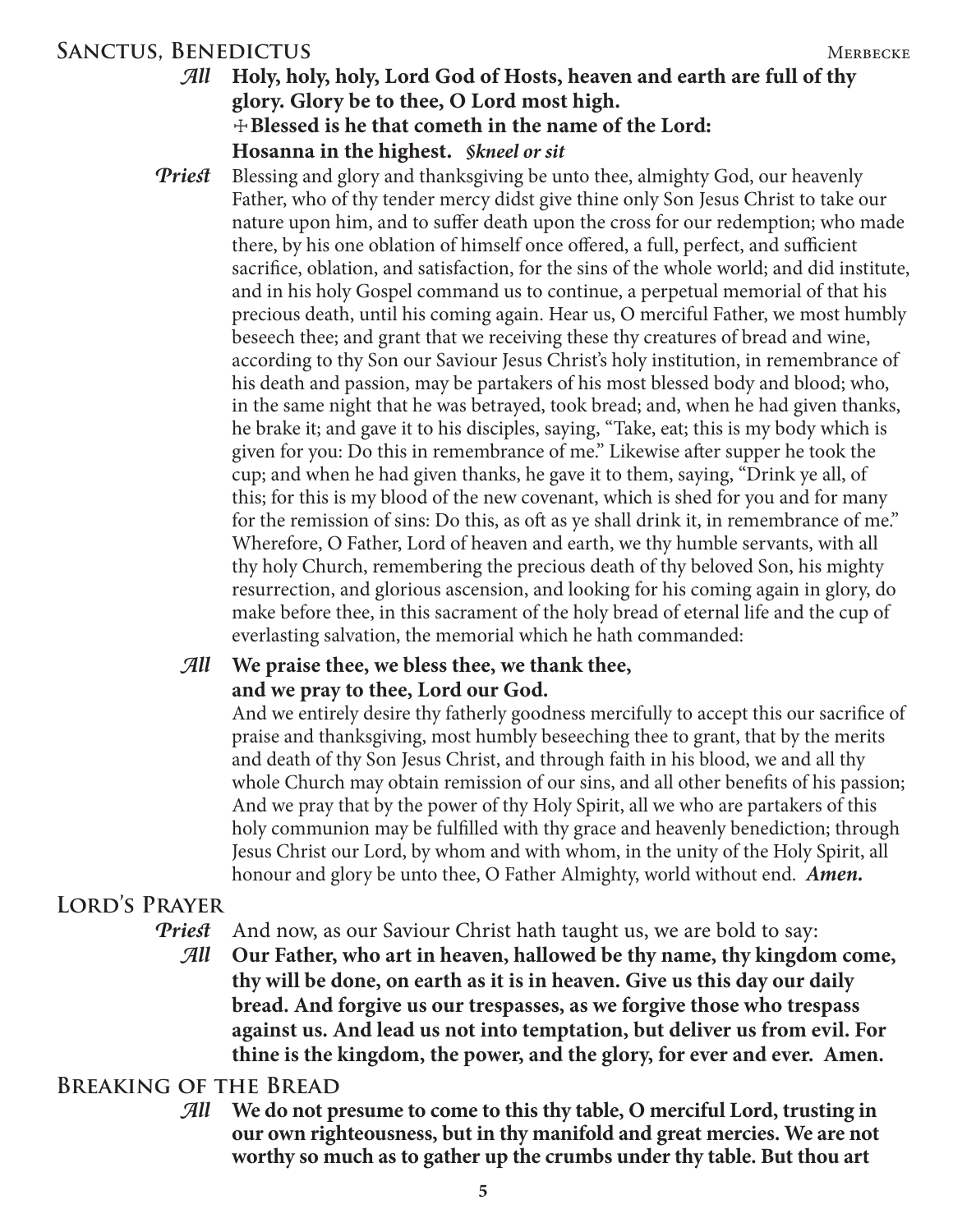**the same Lord, whose property is always to have mercy: grant us therefore, gracious Lord, so to eat the flesh of thy dear Son Jesus Christ, and to drink his blood, that we may evermore dwell in him, and he in us. Amen.**

### **FRACTION ANTHEM** *Agnus Dei* ADRIAN BATTEN (1591–1637)

#### **Invitation**

*Priest* The gifts of God for the People of God. *People* **Thanks be to God.**

### **The Communion**

*During the administration of Communion and the Ablutions, the choir will sing:* Hymn 60 *Spirit divine, attend our prayers* Gräfenberg ANTHEM *How beautiful upon the mountains* SIR JOHN STAINER (1840–1901)

#### **Prayer after Communion** *§stand*

*Priest* Faithful God, we thank you for feeding us with this heavenly banquet. Help us always to hear the prophet's call to turn our hearts to you; in the name of Jesus Christ the Lord. *Amen.*

#### **Doxology**

- *Priest* Glory to God
	- *All* **whose power, working in us, can do infinitely more than we can ask or imagine. Glory to God from generation to generation, in the Church and in Christ Jesus, for ever and ever. Amen.**

#### **Blessing**

*Priest* The peace of God, which passeth all understanding, keep your hearts and minds in the knowledge and love of God, and of his Son Jesus Christ our Lord:  $\pm$ And the blessing of God almighty, the Father, the Son, and the Holy Spirit be amongst you and remain with you always. *Amen.*

### **Announcements** *§sit*

**HYMN** 275 *O day of God, draw night §stand* FRANCONIA (HB 296) **Dismissal Leader** Go in peace to love and serve the Lord. *People* **Thanks be to God.**

**VOLUNTARY** (Mr. Kinnard) *Allegro Moderato - W. WARDER HARVEY* (1861–1939)

*You are cordially invited to Church House (our parish hall) for refreshments and fellowship following the 10:30 service.*



## **08:15 -** *Said Eucharist* **• 10:30 -** *Sung Eucharist and Healing*

Isaiah 35.1–10 • Psalm 146.4–9 *Lauda, anima mea* James 5.7–10 • St. Matthew 11.2–11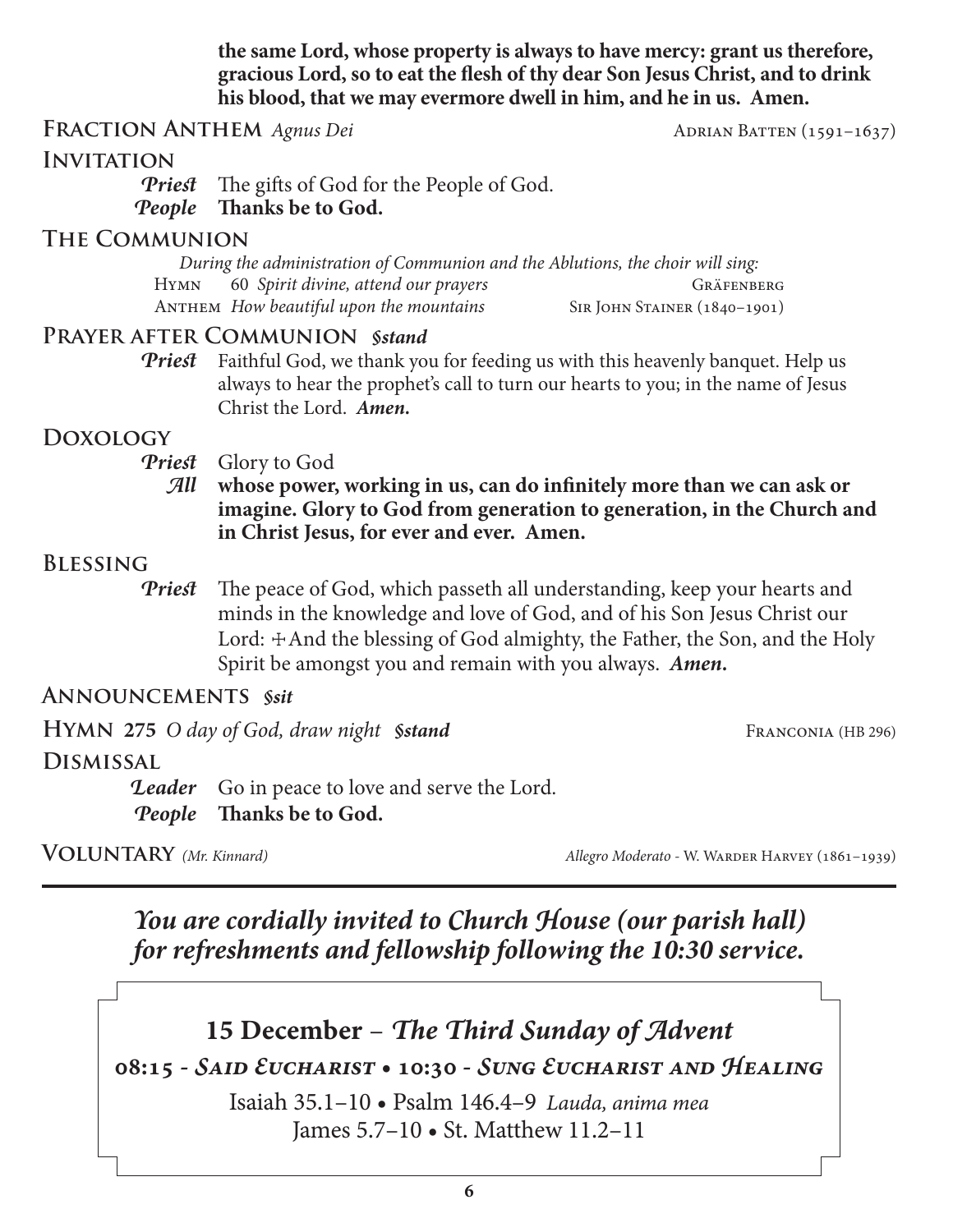## **Assisting -**

| 7 19919 1 1 1 1 1 1 1 |                                                                                            |
|-----------------------|--------------------------------------------------------------------------------------------|
|                       | Wreath-Lighting The Stephen Family                                                         |
|                       | Lectors Doreen Blackman, Malcolm Tinsley                                                   |
|                       | <b>Chalice Bearers</b> Joanne Tapscott, Colin Briggs                                       |
|                       | Sidespersons Carol Perch, Kathy Mikkelsen                                                  |
|                       | Subdeacon Barbara Calder                                                                   |
|                       | Crucifer Don Seaton                                                                        |
|                       | Acolytes Arnold Goetz, Michael Croft                                                       |
|                       | <b>Intercessor</b> Joanne Tapscott                                                         |
|                       | <b>Oblationers</b> Janice and Randy Van Vliet                                              |
|                       | <b>Counters</b> Sara Sakowski, Tom Naughten                                                |
|                       | Altar Guild Sara Sakowski                                                                  |
|                       | <b>Children's Program</b> Kendall Jackson, Monica Majur, Rohan Kiska                       |
|                       | Refreshments Hosts Doreen Blackman, Joan Bartlet<br>(Proceeds: Building Maintenance Funds) |

If you would like your birth date or anniversary published in the pew leaflet, please contact the parish office.

#### *Happy Birthday*

Steven Vande Vyvere 8 December Neil Almdal 14 December Mary Smith 14 December

## *Please include the following people in your prayers:*

#### **Parishioners:**

Marjorie Sizeland, R.I.P., Paul Hogue, Paul and Beryl Magel, Betty DeJong, Nancy Dunn, Jeff Brown, Bill Brant, Georgie Snead, Orest Rosolowich, Fr. Tom Graham, Ann Croft, Dorothy and John Funnell, Ruth Calvert, Ted. R., Shirley and Neil Almdal, Cecile Chiddenton, John Judge, Carol Perch, Harold Christie.

#### **Friends and Family:**

Randy, Simon, Kayla, Jason, Jim Carr, Alain Carlson, John McCorquodale, Mike Kondracki, David Martin, The Rev. Bob Brownlie, The Rev. Canon John Ezeobi, Jenny Miller, George Peterson, Brenda Calder, Daphne W., Edgar Dirk, Walter Mildren, Ed Miller, George Nelson, Everett Lampman.

**St. Luke's is a scent-free space.**

**Please be aware that scents may cause allergic/asthmatic reactions in some of our congregants.**

**In order not to spoil the service for other members of the congregation, please silence electronic devices such as cellphones.**

**St. Luke's private Wi-Fi guest network - User ID:** *Gloria* **Password:** *inexcelsis*

## *Forthcoming Service to note*

**Sunday 22 December -** *Fourth Sunday of Advent* **16:00 -** *A Festival of Nine Lessons and Carols*

**On behalf of the Wardens and Parish Council, thank you for your generous response to our Fall Appeal. We appreciate so much your prayerful partnership with us and are so grateful for your ongoing prayers as you care for members of the community in this very tangible way.** *Raised to date: \$24,170.00*